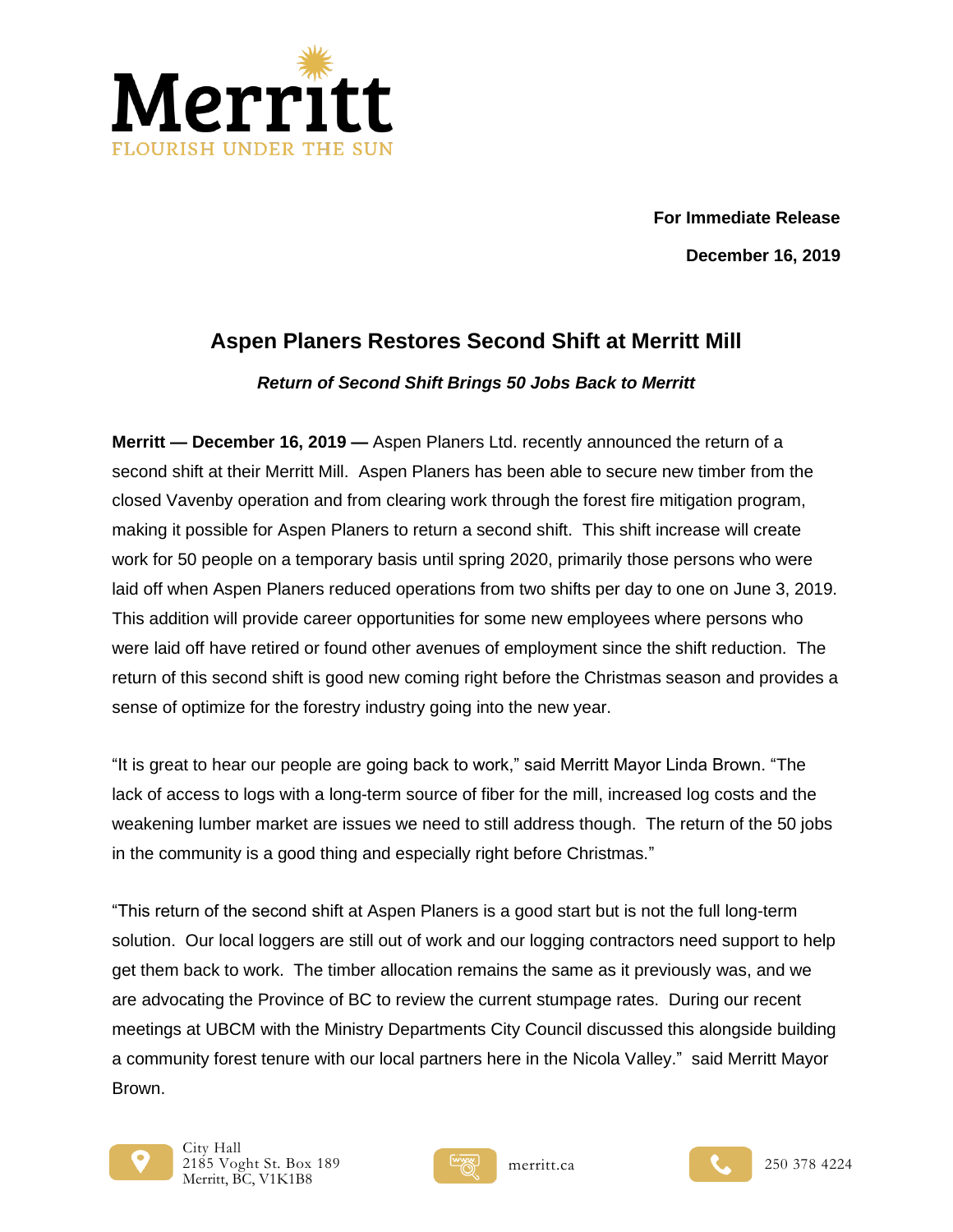

The City of Merritt strategic priorities are helping to diversify the local economy and provide a clear sense of direction for current residents and new businesses looking at growing in the BC Interior. Identified as top priorities for the City of Merritt are reviewing the *Economic Development Strategy*, *Airport Master Plan* and *Downtown Revitalization Plan.* These strategic priorities assist to provide the City of Merritt and community residents the vision and direction the community is moving.

Following these projects, the City of Merritt has selected the City focus on:

- Creating a Communication Strategic Plan
- Completing a Housing Needs Assessment
- Reviewing Development Cost Charges and the Subdivision Bylaw
- Reviewing the Official Community Plan
- Reviewing the Marketing Strategy

In response to a diversifying local economy the City of Merritt along with partners from Community Futures Thompson Country, Community Futures Nicola Valley, Government of Canada and Province of BC have created a Thriving Communities Labour Market Study. This survey will be available for community members to have their say until January 20th, 2020. The results from this Labour Market Study will help identify which local businesses have been negatively affected by the declining forestry industry across BC and suggested avenues of assistance from the survey participants.

The City of Merritt is also one of the communities participating in the B.C. Provincial Nominee Program Entrepreneur Immigration Pilot. The City of Merritt has prioritized business start-ups in Truck Transportation, Miscellaneous Store Retailers along with Warehousing and Storage. The direction to invite foreign entrepreneurs to help fill the business gaps in targeted niche areas aims to diversify the local economy.